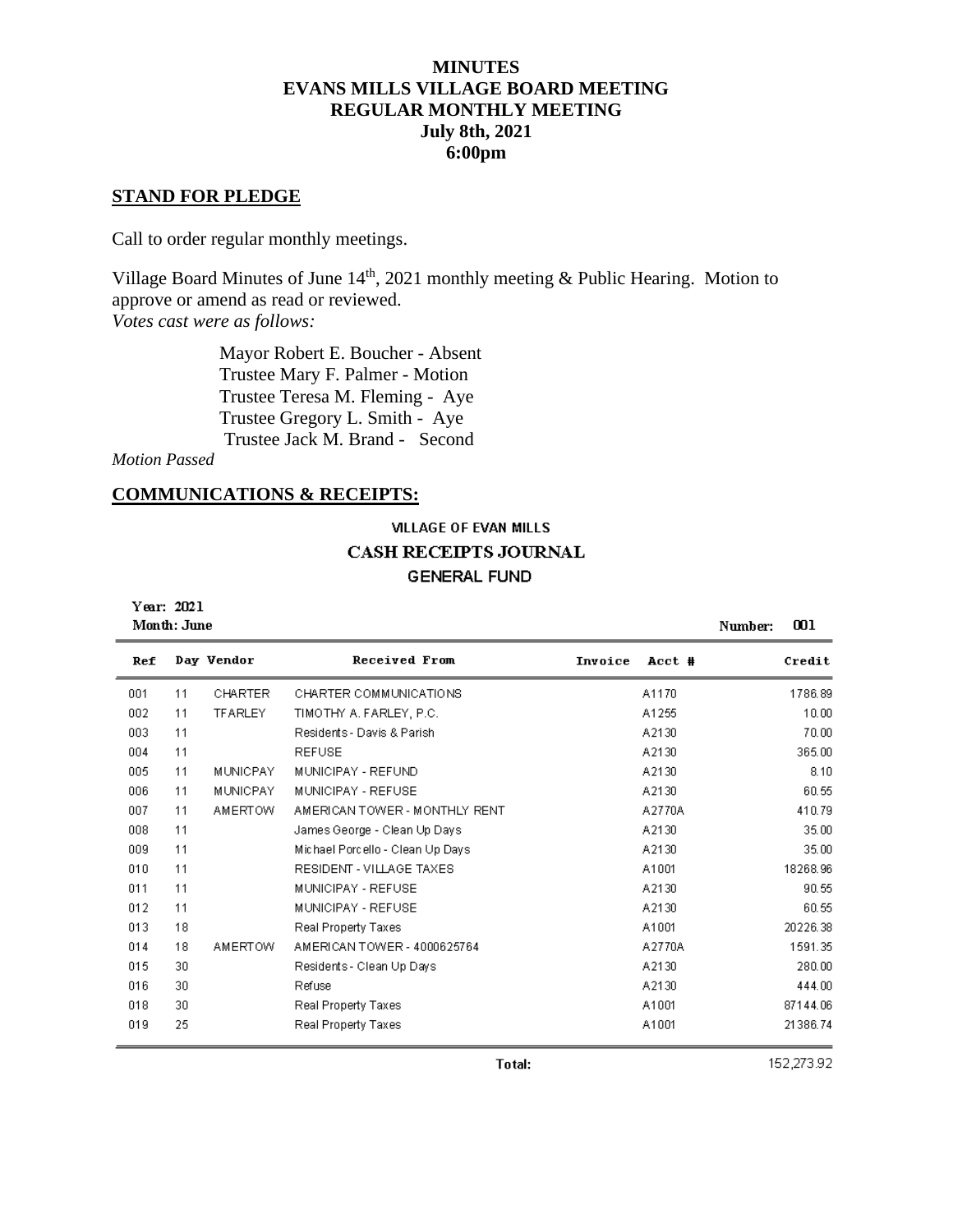فاقتط فالاقطار الطط رقاقة والأف

Year: 2021 Month: June Number: 001 **Received From** Day Vendor Ref Invoice Acct # Credit 221.24 11 WATER RECEIPTS 002 FX2140 003 11 H20 RECEIPTS FX2140A 93.65 005 11 Water Reciepts FX2140 3364.91 006 11 H20 Reciepts FX2140A 1633.93 007 24 NORTHSTAR AUTO AND SALVAGE, LLC FX2150 332.00 008 24 WATER RECEIPTS FX2140 22960.96 FX2140 009 24 WATER RECEIPTS 801.29 010 24 H<sub>20</sub> RECEIPTS FX2140A 6513.66 011 24 H20 RECEIPTS FX2140A 407.11 36,328.75 Total:

#### **VILLAGE OF EVAN MILLS**

# **CASH RECEIPTS JOURNAL SEWER FUND**

| Year: 2021<br>Month: June | Number:    | 001                  |         |        |  |           |
|---------------------------|------------|----------------------|---------|--------|--|-----------|
| Ref                       | Day Vendor | <b>Received From</b> | Invoice | Acct # |  | Credit    |
| 001                       | 11         |                      |         | G2120  |  | 300.00    |
| 002                       | 11         | Sewer Reciepts       |         | G2120  |  | 6631.72   |
| 003                       | 11         |                      |         | G2120  |  | 4024.75   |
| 004                       | 11         |                      |         | G2120  |  | 825.00    |
|                           |            |                      | Total:  |        |  | 11,781.47 |

**INTEREST:** WATER - \$0.74 , H20 DEBT - \$0.45 , SEWER – \$1.08 , GENERAL – \$2.63 , HRA - \$0.07 , T&A - \$0.05, LIBRARY - \$0.75.

#### **TOTAL REVENUE: \$ 200,389.91**

#### **BUSINESS:**

#### **AUDITED VOUCHERS:**

**GENERAL FUND:** A motion to pay bills on audited s Abstract #2, claims #31-40, totaling \$8,183.42. *Votes cast were as follows:*

> Mayor Robert E. Boucher - Absent Trustee Mary F. Palmer - Motion Trustee Teresa M. Fleming - Second Trustee Gregory L. Smith – Aye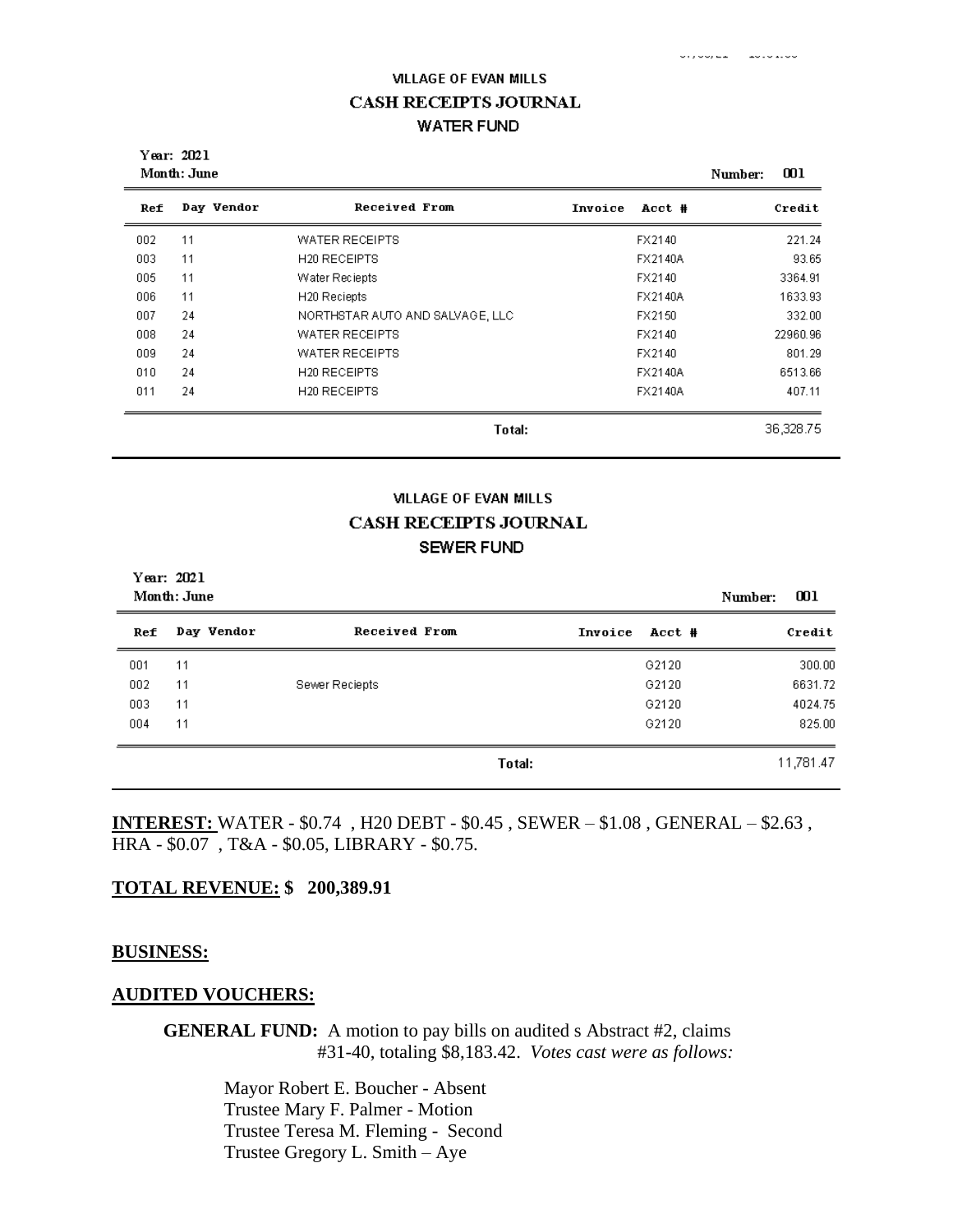#### Trustee Jack M. Brand – Aye

#### *Motion Passed*

**WATER FUND:** A motion to pay bills on audited Abstract #2, claims #13-18, totaling \$6,697.47. *Votes cast were as follows:*

 Mayor Robert E. Boucher - Absent Trustee Mary F. Palmer - Motion Trustee Teresa M. Fleming - Second Trustee Gregory L. Smith – Aye Trustee Jack M. Brand – Aye

#### *Motion Passed*

**SEWER FUND:** A motion to pay bills on audited Abstract #2, claims #7-10, totaling \$20,340.86. *Votes cast were as follows:*

Mayor Robert E. Boucher - Absent Trustee Mary F. Palmer - Motion Trustee Teresa M. Fleming - Second Trustee Gregory L. Smith – Aye Trustee Jack M. Brand – Aye

*Motion Passed*

*\*LIBRARY FUND: Village will submit bills on behalf of the Village Library on audited* Abstract #2*, totaling \$1,298.18. No votes to be cast.*

## **POLICE UPDATE:**

#### **SPEED RADAR SIGN:**

A motion to accept the donation of \$3350.00 for the purchase of a Speed Radar Sign for the village to use and maintain. *Votes cast were as follows:*

> Mayor Robert E. Boucher - Absent Trustee Mary F. Palmer - Second Trustee Teresa M. Fleming - Aye Trustee Gregory L. Smith - Aye Trustee Jack M. Brand - Motion

*Motion Passed*

## **UPDATE FROM DPW SUPERINTENDENT.**

REC KEYS: 4 copies made to be signed out and returned to the office after use.

CHIPS AVAILABILITY: \$ 27,800